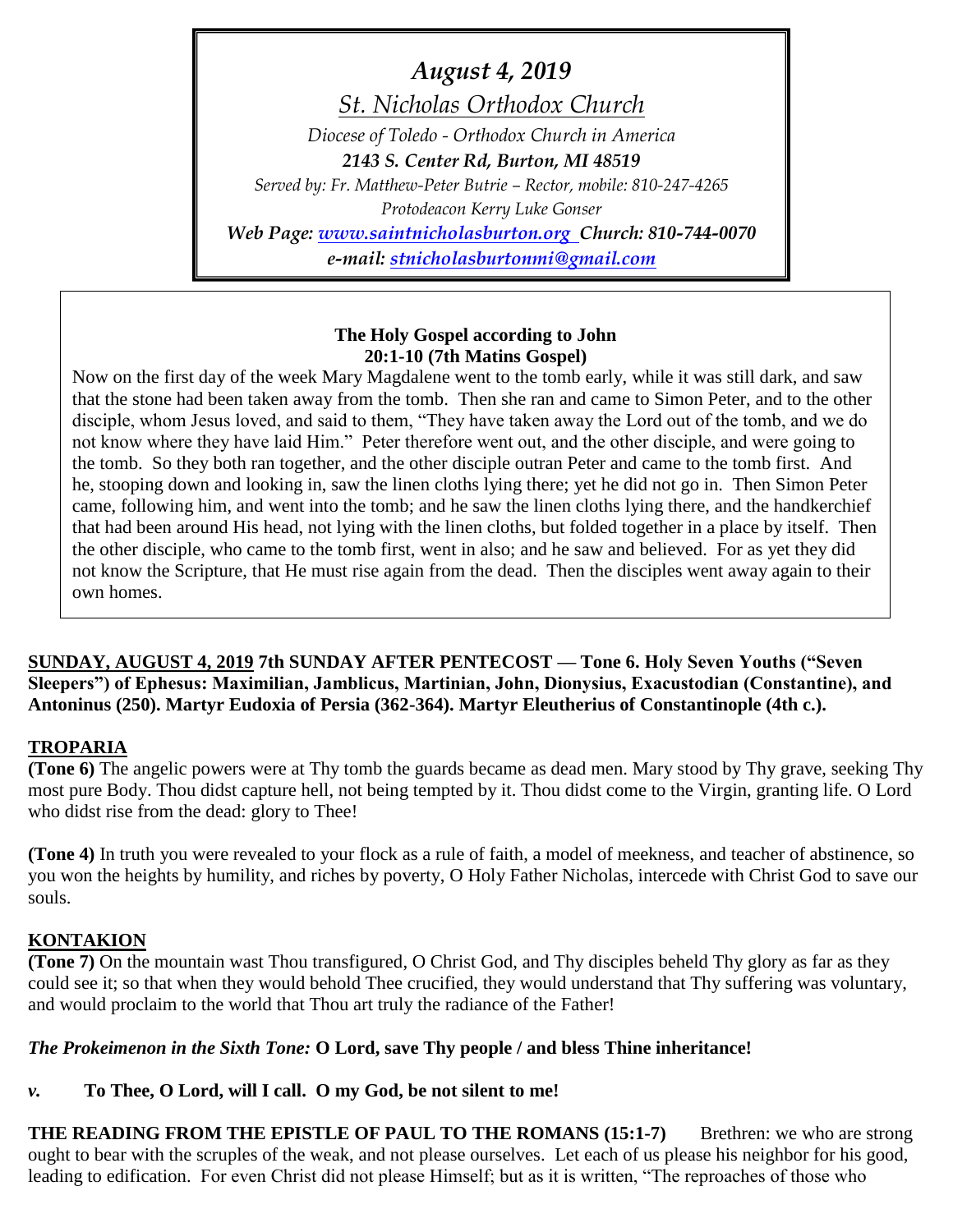reproached You fell on Me." For whatever things were written before were written for our learning, that we through the patience and comfort of the Scriptures might have hope. Now may the God of patience and comfort grant you to be like-minded toward one another, according to Christ Jesus, that you may with one mind and one mouth glorify the God and Father of our Lord Jesus Christ. Therefore receive one another, just as Christ also received us, to the glory of God.

#### *Alleluia, Tone 6*

*v:* **He who dwells in the shelter of the Most High will abide in the shadow of the heavenly God.** *v:* **He will say to the Lord: "My Protector and my Refuge; my God, in Whom I trust!"**

#### **THE HOLY GOSPEL ACCORDING TO MATTHEW (9:27-35)**

At that time, as Jesus passed on from there, two blind men followed him, crying aloud, "Have mercy on us, Son of David." When he entered the house, the blind men came to him; and Jesus said to them, "Do you believe that I am able to do this?" They said to him, "Yes, Lord." Then he touched their eyes, saying, "According to your faith be it done to you." And their eyes were opened. And Jesus sternly charged them, "See that no one knows it." But they went away and spread his fame through all that district. As they were going away, behold, a dumb demoniac was brought to him. And when the demon had been cast out, the dumb man spoke; and the crowds marveled, saying, "Never was anything like this seen in Israel." But the Pharisees said, "He casts out demons by the prince of demons." And Jesus went about all the cities and villages, teaching in their synagogues and preaching the gospel of the kingdom, and healing every disease and every infirmity.

#### **COMMUNION HYMN**

Praise the Lord from the heavens, praise Him in the highest! Alleluia, Alleluia, Alleluia!

## **THE TRANSFIGURATION**

#### **OF OUR LORD GOD AND SAVIOUR JESUS CHRIST (August 6)**

In the third year of His preaching, the Lord Jesus often spoke to His disciples of His approaching passion but at the same time of His glory following His suffering on the Cross. So that His impending passion would not totally weaken His disciples and that no one would fall away from Him, He, the All-wise, wanted to partially show them His divine glory before His passion. For that reason, He took Peter, James and John with Him and, with them, went out at night to Mt. Tabor and there was transfigured before them: "And His face shone as the sun and His garments became white as snow" (St. Matthew 17:2). There appeared along side Him, Moses and Elijah, the great Old Testament prophets. And, seeing this, His disciples were amazed. Peter said: "Lord, it is good for us to be here: if You will, let us make here three tabernacles; one for You, one for Moses and one for Elijah" (St. Matthew 17:4). While Peter still spoke, Moses and Elijah departed and a bright cloud overshadowed the Lord and His disciples and there came a voice from the cloud saying: "This is my beloved Son in whom I am well pleased; hear Him" (St. Matthew 17:5). Hearing the voice, the disciples fell to the ground on their faces as though dead and remained that way, lying in fear, until the Lord came near to them and said: "Arise and be not afraid" (St. Matthew 17:7). Why did the Lord take only three disciples on Tabor and not all? Because Judas was not worthy to behold the divine glory of the Teacher, Whom he will betray and the Lord did not want to leave him [Judas] alone at the foot of the mountain so that the betrayer would not, by that, justify his betrayal. Why was our Lord transfigured on a mountain and not in a valley? So as to teach us two virtues: love of labor and godly-thoughts. For, climbing to the heights required labor and height represents the heights of our thoughts, i.e., godly-thoughts. Why was our Lord transfigured at night? Because, the night rather than the day is more suitable for prayer and godly-thoughts and because the night, by its darkness, conceals all the beauty of the earth and reveals the beauty of the starry heavens. Why did Moses and Elijah appear? In order to destroy the error of the Jews, as though Christ is one of the prophets; Elijah or Jeremiah or some other that is why He appears as a King above the prophets and that is why Moses and Elijah appear as His servants. Until then, our Lord manifested His divine power many times to the disciples but, on Mt. Tabor, He manifested His divine nature. This vision of His Divinity and the hearing of the heavenly witness about Him as the Son of God, should serve the disciples in the days of the Lord's passion, in strengthening of an unwavering faith in Him and His final victory.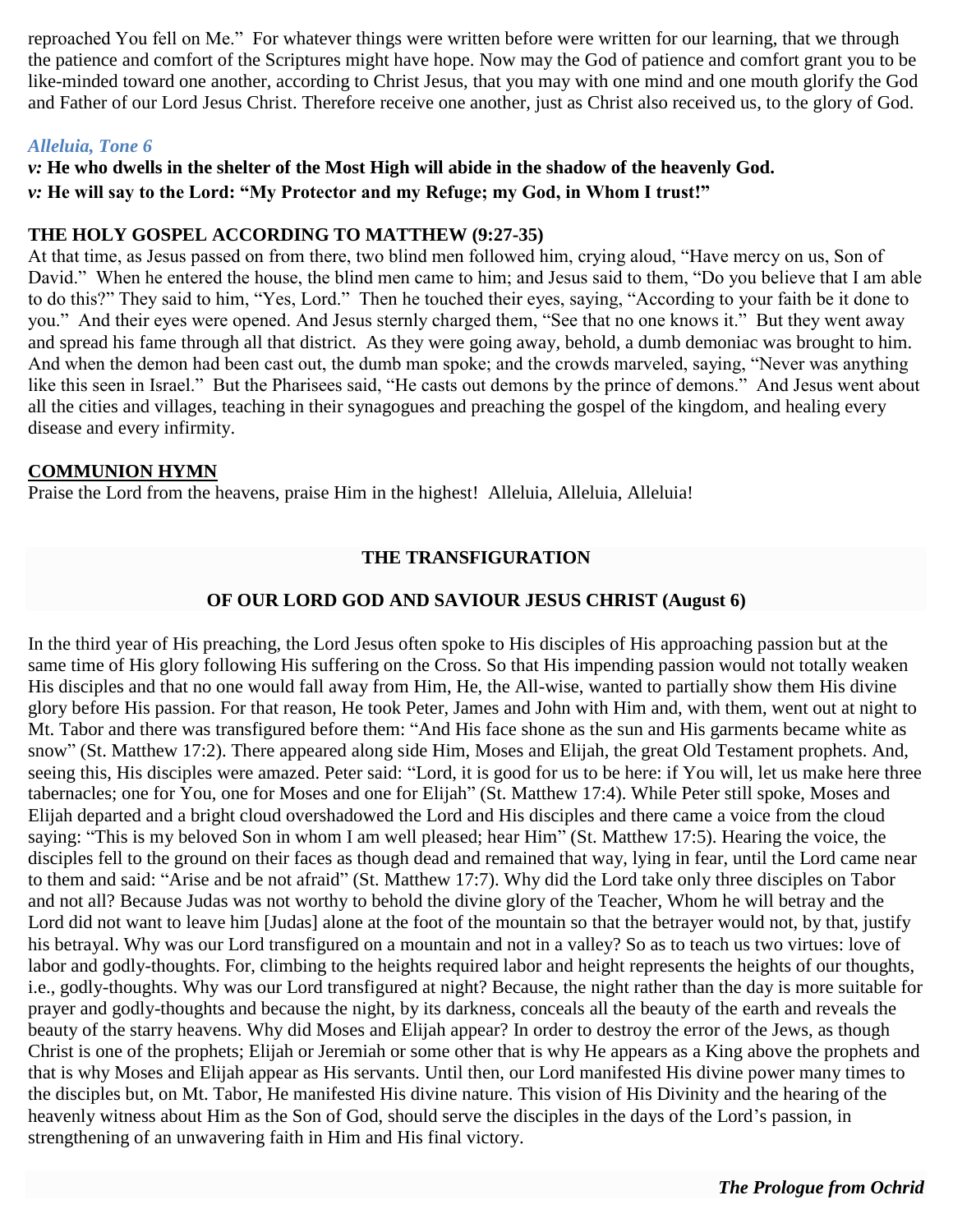## လန္ကြီးေ ခရွိပ္ေခရွိပ္ေခရွိပ္ေခရွိပ္ေခရွိပ္ေခရွိပ္ေခရွိပ္ေခရွိပ္ေခရွိပ္ေခရွိပ္ေခရွိပ္ေခရွိပ္ေခရွိပ္ေခရွိပ္ေခရ **CANDLE INTENTIONS FOR THE HEALTH AND BLESSINGS OF**

| In honor of Aaron Prusac and his parents                                             | Mira & Stojan Prus |
|--------------------------------------------------------------------------------------|--------------------|
| God grant many healthy & happy years to newly baptized Aaron Prusac & Great          |                    |
| Grandparents Stojan & Mira and families.                                             | Connie Maxim       |
| Good health for all our grandchildren & their parents                                | Angelo & Christine |
| Good health to Tom & Linda Branoff                                                   | Angelo & Christine |
| Mary, Anna, Tomka & Patsy                                                            | Alex & Magda Pop   |
| Fr. Tom, Fr. Paul, Fr. Joe, Fr. Dimitrie, Fr. Anthony, Matushka Rose Marie, Angelo,  |                    |
| Christine, Tommy, Reggie, Alex, Irene, Rimi, Allen, Deborah, Susan, Luba, Kosta,     |                    |
| Stojan, Mira, Bosa, Christopher, Jeanette, Nicholas, Margaret, Joseph, Ted, Marlene, |                    |
| Gladys, my family and friends                                                        | Joe Tome           |
| Special Intention                                                                    | Joe Tome           |
| Jeffery Hovey                                                                        | Baba Bosa          |

## **CANDLE INTENTIONS FOR BLESSED REPOSE**

Michael Goodman Joe Tome Our sweet grandson Andrew & Mike Goodman Angelo & Christine Peter Popoff Alex & Magda Popoff

#### **ETERNAL LIGHT AT THE ALTAR**

Blessed Repose Charles Jernigan<br>
estate of the Series of the original Dennis, Sharon & Charlie<br>
estate of the original original original property of the original property of the original property of the original property o

**WELCOME** to all our friends and visitors. Please join us in our fellowship hall.

**COFFEE & DONUTS** are provided today by Mira & Stojan Prusac in honor to Aaron Prusac's baptism.

**WE HOST THE PAN-ORTHODOX LITURGY** for the Transfiguration of our Lord on Monday, August 5 at 6 pm. Please fast from after your lunch to receive Holy Communion.

**RUMMAGE SALE** August 9<sup>th</sup> & 10<sup>th</sup>. If you haven't already brought in itmes to donate, you can still do so, leaving them in the foyer at the side door of the parish hall until August  $8<sup>th</sup>$ . If you want to donate large items call Dennis Jernigan to arrange a drop off or pick up time. Please make sure they are clean, gently used & in good working order.**We need lots of volunters to help make this event successful.** There is a sigup sheet in the parish hall.

**\*Please take some fliers which are next to the sign-up sheet & post them in your community.**

**CHURCH SCHOOL PLANNING MEETING** will take place Sunday, August 11th, following the Divine Liturgy. Anyone interested in helping out with this year's Church School Program (teachers, aides, substitutes, etc.) are encouraged to attend as we begin our initial preparations for the year.

**DORMITION MONASTERY PILGRIMAGE** August 14<sup>th</sup> & 15<sup>th</sup>. See the flyers in the parish hall for the schedule. **Dormition of the Theotokos** will also be celebrated at Assumption Greek Orthodox Church Wednesday, August 14<sup>th</sup> at 6 pm with Vespers followed by Lenten snacks and Thursday, August  $15<sup>th</sup>$  Divine Liturgy at 10 am.

**SHRINE FEAST/PICNIC** Sunday, August 18 – outdoor Liturgy followed by lamb picnic (freewill offering).

**FOOD/WATER GIVEAWAY** Catholic Charities is giving food & water to the families in the parishes that help them. All are welcome! August, 22 from 11 am-1 pm in the parking lot of the Center for Hope at 812 Root St.



k Stojan Prusac

o & Christine & Magda Popoff